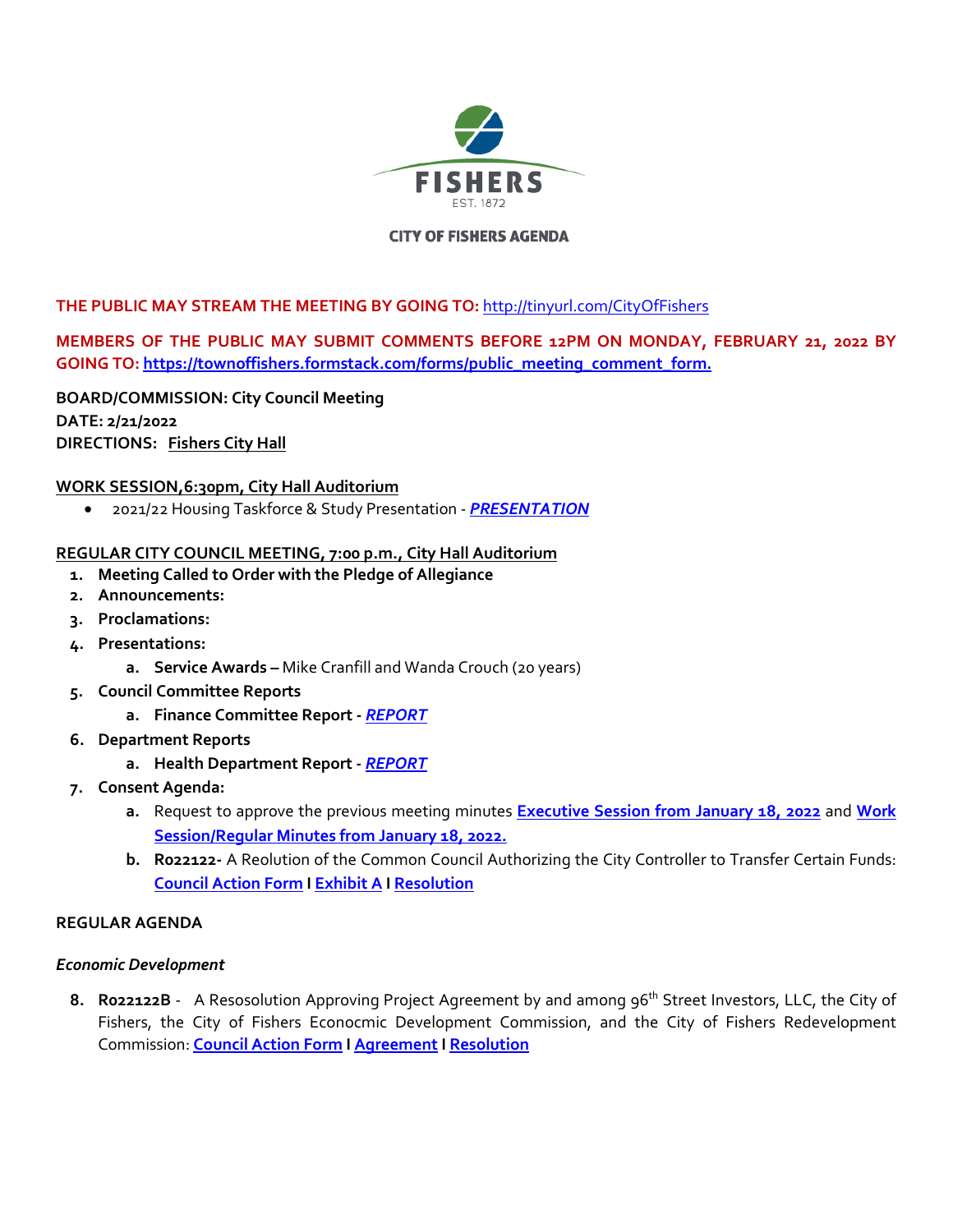

#### **CITY OF FISHERS AGENDA**

### *Budget/Financial*

- **9. R022122A** Resolution of the Common Council of the City of Fishers, Indiana Approving a Lease between the Fishers Town Hall Building Corporation, as Lessor, and the Fishers Redevelopment Commission, as Lesee, with respect to The Highline Project, and Addressing Matters Related Thereto: **[Council Action Form](https://www.fishers.in.us/DocumentCenter/View/28944/APPROVING-LEASE---Highline-Project----Council-Action-Form---R022122A) [I Resolution](https://www.fishers.in.us/DocumentCenter/View/28937/APPROVING-LEASE---Highline-Project---Resolution---R022122A)**
- **10. 022122** Ordinance Authorizing the Issuance of the City of Fishers, Indiana Taxable Economic Development Revenue Bonds,Series 2022B (The Highline Project), and the Lending of the Proceeds Thereof to the Borrower Thereof and Authorizing and Approving other Actions in Respect Thereto:- **1 st Reading: [Council Action Form](https://www.fishers.in.us/DocumentCenter/View/28938/EDC-Bonds---Highline-Project---Council-Action-Form---022122) I [EDC Report](https://www.fishers.in.us/DocumentCenter/View/28939/EDC-Bonds---Highline-Project---Form-of-EDC-Report---022122) I [EDC Resolution I](https://www.fishers.in.us/DocumentCenter/View/28941/EDC-Bonds---Highline-Project---Form-of-Resolution---022122) [Exhibit A I](https://www.fishers.in.us/DocumentCenter/View/28942/EDC-Bonds---Highline-Project---Form-of-TRUST-INDENTURE---022122) [Loan Agreement](https://www.fishers.in.us/DocumentCenter/View/28940/EDC-Bonds---Highline-Project---Form-of-LOAN-AGREEMENT---022122) [I Ordinance](https://www.fishers.in.us/DocumentCenter/View/28943/EDC-Bonds---Highline-Project---Ordinance---022122)**

### *Government/ Miscellaneous*

**11. 022122A** - An Ordinance Adding Chapter 36.62 of the City of Fishers Code of Ordinances Creating the Fishers Advisory Committee on Disabilities - **1 st Reading[: Council Action Form](https://www.fishers.in.us/DocumentCenter/View/28907/Creating-Advisory-Committee-on-Disabilities----CAF---022122A) I [Ordinance](https://www.fishers.in.us/DocumentCenter/View/28908/Creating-Advisory-Committee-on-Disabilities----Ordinance---022122A)**

## *Planning & Zoning*

- **12. R022122C** Request to a resolution adopting the Fiscal Plan for the Courtyards of Fishers PUD, Case #ANX-21-12: **[Council Action Form](https://www.fishers.in.us/DocumentCenter/View/28874/Courtyards-of-Fishers-PUD---Fiscal-Plan---Council-Action-Form---R022122C) [I Fiscal Plan](https://www.fishers.in.us/DocumentCenter/View/28872/Courtyards-of-Fishers-PUD---Fiscal-Plan---R022122C) [I Resolution](https://www.fishers.in.us/DocumentCenter/View/28873/Courtyards-of-Fishers-PUD---Fiscal-Plan---Resolution---R022122C)**
- **13. 011822A** Request to approve a voluntary annexation of one (1) lot known as the Courtyards of Fishers PUD Property generally located northwest of the intersection of Southeastern Parkway and 113th Street, parcel ID 13- 16-05-00-00-004.001, consisting of 22.1 acres. Case #ANX-21-12 - **Final Reading[: Council Action Form I](https://www.fishers.in.us/DocumentCenter/View/28862/Courtyards-of-Fishers-PUD-Annex---Council-Action-Form---011822A) [Ordinance](https://www.fishers.in.us/DocumentCenter/View/28863/Courtyards-of-Fishers-PUD-Annex---Ordinance---011822A)**
- **14. R02122D** Request to approve a resolution adopting the Fiscal Plan for the Yin Property, Case #ANX-21-14: **[Council Action Form](https://www.fishers.in.us/DocumentCenter/View/28885/Yin-Property---Fiscal-Plan---Council-Action-Form---R022122D) [I Fiscal Plan](https://www.fishers.in.us/DocumentCenter/View/28883/Yin-Property---Fiscal-Plan---R022122D) [I Resolution](https://www.fishers.in.us/DocumentCenter/View/28884/Yin-Property---Fiscal-Plan---Resolution---R022122D)**
- **15. 011822B** Request to approve a voluntary annexation of one (1) lot known as the Yin Property generally west of Southeastern Parkway, with a common address of 14985 Southeastern Parkway, parcel ID 13-12-30-00-00- 013- 001, consisting of 4.59 acres. Case #ANX-21-14 - **Final Reading[: Council Action Form I](https://www.fishers.in.us/DocumentCenter/View/28855/Yin-Property-Annex---Council-Action-Form---011822B) [Ordinance](https://www.fishers.in.us/DocumentCenter/View/28856/Yin-Property-Annex---Ordinance---011822B)**
- **16. R022122E** Request to approve a resolution adopting the Fiscal Plan for the Wiler Property, Case #ANX-21-16: **[Council Action Form](https://www.fishers.in.us/DocumentCenter/View/28881/Wiler-Property---Fiscal-Plan---Council-Action-Form---R022122E) [I Fiscal Plan](https://www.fishers.in.us/DocumentCenter/View/28882/Wiler-Property---Fiscal-Plan---R022122E) [I Resolution](https://www.fishers.in.us/DocumentCenter/View/28880/Wiler-Property---Fiscal-Plan---Resolution---R022122E)**
- **17. 011822C** Request to approve a voluntary annexation of one (1) lot known as the Wiler Property generally located north of 131st Street, with a common address of 8490 E 131st Street, parcel ID 14-10-25-02-01-009.000, consisting of 1.3 acres. Case #ANX-21-16 - **Final Reading[: Council Action Form I](https://www.fishers.in.us/DocumentCenter/View/28853/Wiler-Property-Annex---Council-Action-Form---011822C) [Ordinance](https://www.fishers.in.us/DocumentCenter/View/28854/Wiler-Property-Annex---Ordinance---011822C)**